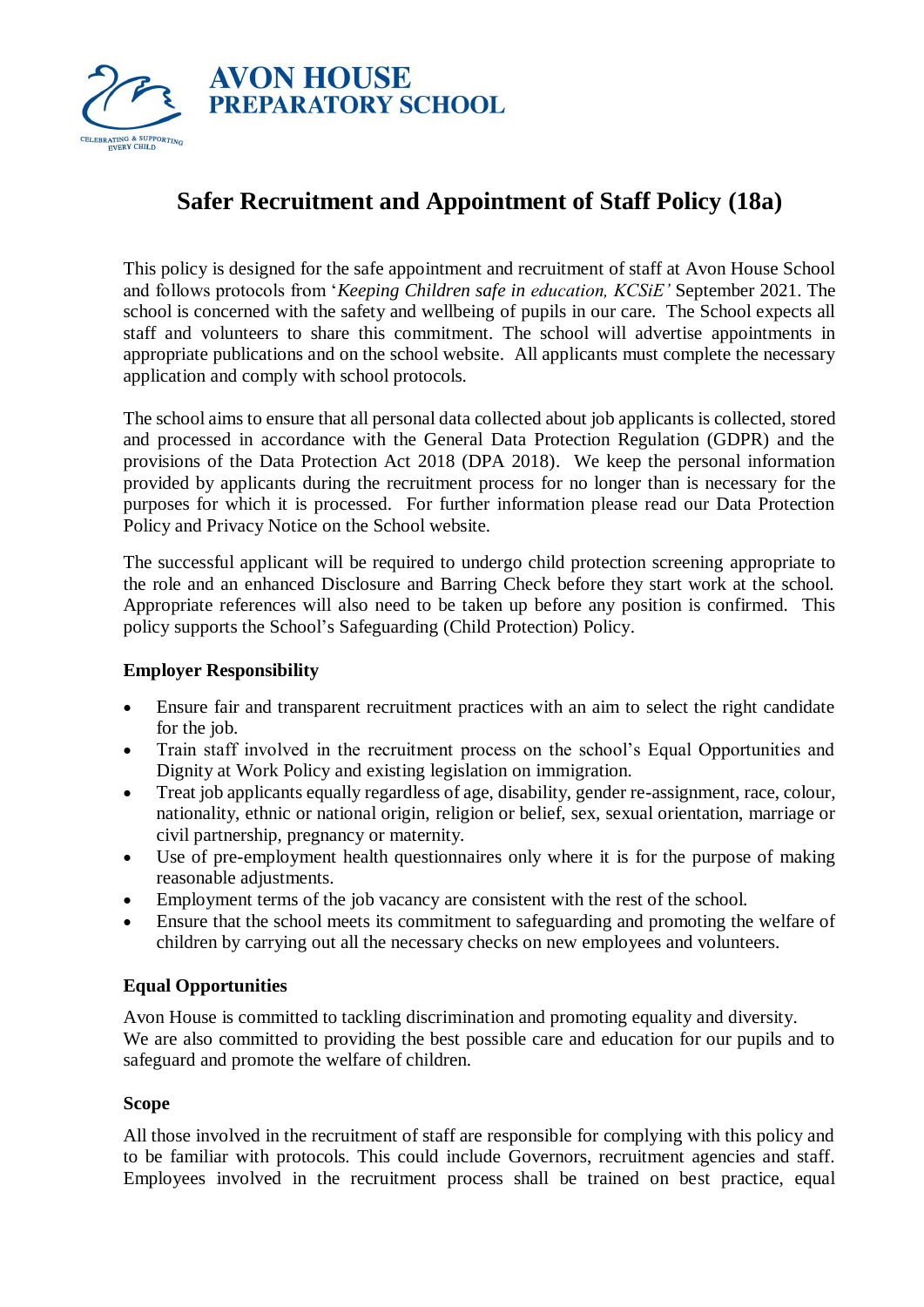

opportunities and anti-bribery and anti-corruption policies. The policy will be reviewed regularly to ensure compliance with changes in legislation.

Please refer to the following policies in conjunction with this policy: Equal Opportunities and Dignity at Work Policy, Anti-Bribery and Anti-Corruption Policy.

#### **Recruitment and Selection Process**

The School will seek to recruit the best applicant for the job. During the process of selection, the School will ensure the identification of the person best suited based on qualifications, experience, knowledge, abilities and fulfilment of the job description.

#### **Advertising**

Advertisements will be concise and informative for prospective applicants. The requirements of the Data Protection Act will be strictly adhered to. All advertisements for posts, whether in newspapers, journals or online, will include a safer recruitment statement.

#### **Job Description**

This will be displayed from the beginning of the advertising process. It will clearly set out all duties and responsibilities. The person specification will be included in the job description detailing skills, abilities, experience and expertise required in order to carry out the job to a high standard.

#### **Applications**

The school has a bespoke application form which all prospective candidates must complete. The application form contains questions surrounding full educational, professional and employment history. The application form also states that posts are exempt from the Rehabilitation of Offenders Act 1974 and the amendments to the Exceptions Order 1975,2013 and 2020.

The applicant should provide:

- Personal details, current and former names, current address and NI number
- Details of present (or last) employment with reason for leaving
- Full employment history
- Qualifications, the awarding body and dates
- Details of referees
- Personal statement including why they think they are suitable for the role

Any gaps that appear in employment history will need to be justified. Any convictions regarding working with children must be declared. The school will not accept a CV (curriculum vitae).

Any false information given is an offence and could result in the application being rejected or in certain circumstances referred to the police, Disclosures and Barring Service or the Teaching Regulation Agency.

The application form also provides information of where candidates can obtain legal advice on if and which convictions should be disclosed if they are shortlisted.

The school will usually ask for all applications to be supported by a covering letter.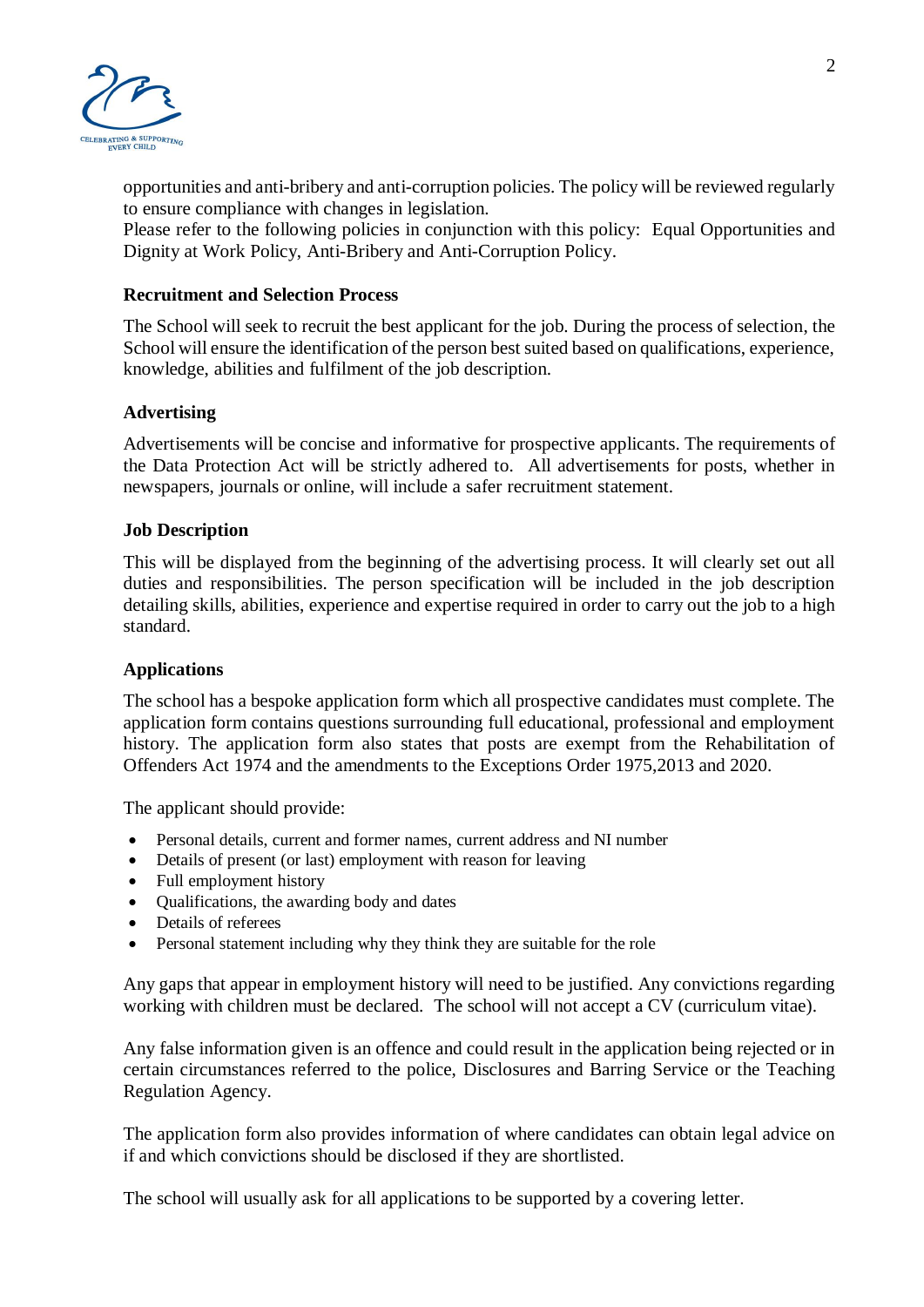

Applicants not shortlisted shall be advised accordingly. Applications shall be treated confidentially and in accordance with the Data Protection Act 2018.

Application forms, job descriptions and the School's Safeguarding Policy can be downloaded from the school website or the applicant can request a paper copy via the HR Administrator. All advertised jobs will have a closing date.

The appointment of a new Head Teacher shall be conducted by a Governor and two senior members of staff or responsibility be devolved to a specialist recruitment company.

#### **Shortlisting Process**

The School will nominate at least three members of senior staff relevant to the position being offered to form the shortlisting panel. The shortlisting of candidates' process will:

- Use the job description and person specification to define a set of benchmarks.
- Consider any inconsistencies and look for gaps in employment and reasons given for these.
- Ensure the review of each candidate by the members of the panel individually.
- Have the shortlisting panel to meet after individual consideration to establish the list of shortlisted candidates.

All shortlisted candidates will be requested to sign a statement requiring a self-declaration of any relevant criminal background information or convictions.

#### **Interviews**

The interview process shall be conducted by at least two senior members of staff or a senior staff member and a Governor, at least one of whom has been trained in safer recruitment practices. All applicants will be interviewed by the same person or panel. Wherever possible interviews will take place face-to-face. Prior to interview the following checks will take place:

- The person's identity this should be photographic (passport, driving licence)
- Checking the applicants name from the birth certificate (original)
- The person's right to work in the UK
- The person's qualifications these should be relevant to role the applicant has applied for
- Documentation confirming their NI number
- Original qualification certificates referred to in their application form
- Most recent DBS certificate (if they have one)

The candidate's suitability to work with children will be explored at interview in conjunction with the job specification. Interviews and any tests shall focus on abilities, qualifications, experience and merit, and be reviewed against the job description and person specification.

The School will make reasonable adjustments to accommodate the particular needs of any person who has notified the school of his/her disability within the meaning of the Equality Act 2010.

Any information in regard to past disciplinary action or allegations, convictions or cautions needs to be discussed during interview and circumstances of the individual taken into account.

Job offers shall not be made during or at the end of an interview but subject to all relevant checks.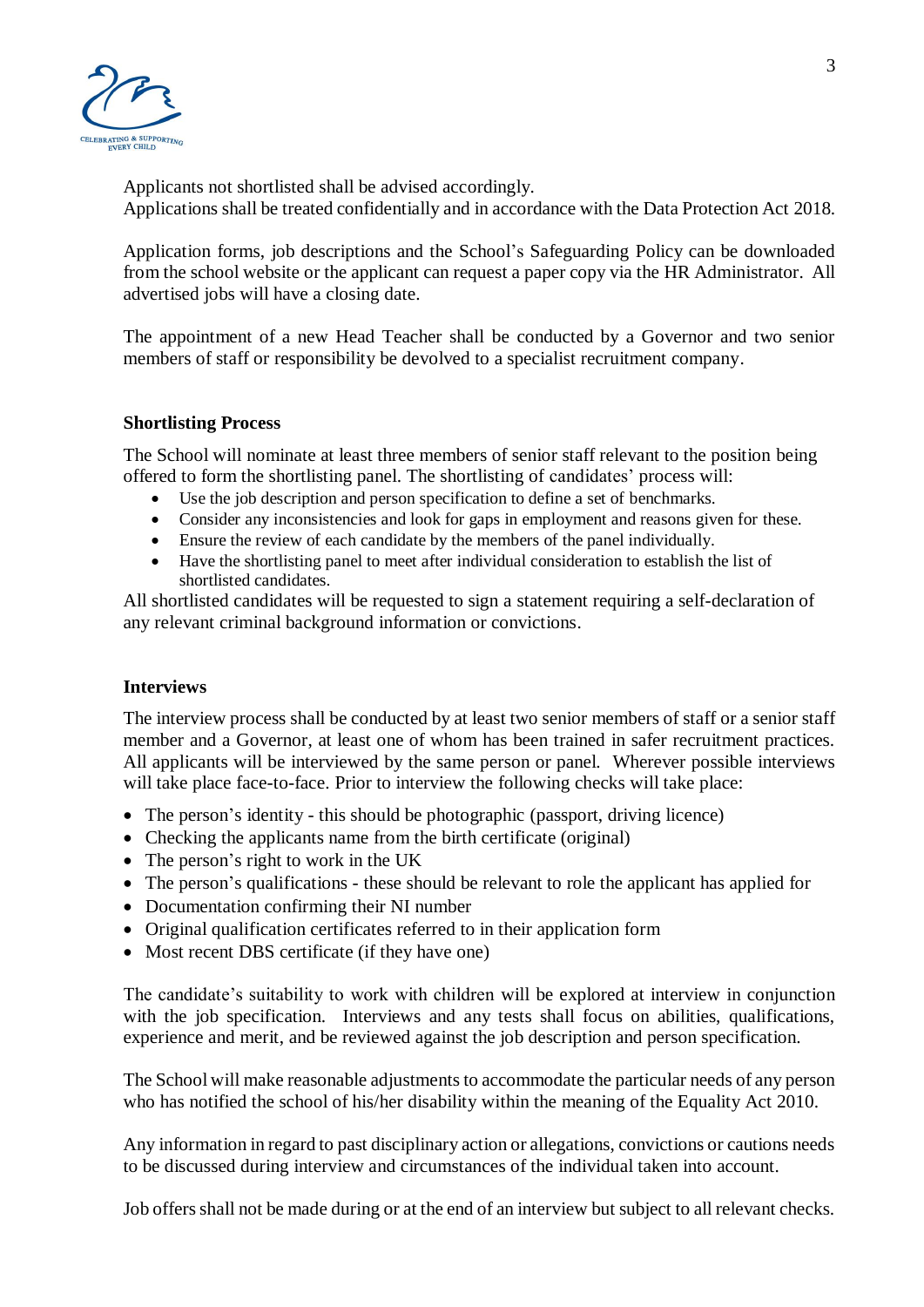

Notes taken at the interview and part of the decision-making process will be retained by the HR Administrator. These will be added to the successful candidates file. Feedback for all shortlisted candidates will be given where requested.

#### **References**

All references, whether given or received must have the consent of the individual. The School habitually seeks references for new employees. Similarly, the School also receives requests for references of its past employees. When giving references, the School has a duty of care to ensure information provided is accurate and factual. All reference requests, including online requests through websites such as LinkedIn etc., must be forwarded to the Head Teacher. The reference provided will contain only factual information, and will not state personal opinions about the employee's performance or conduct.

References for short-listed applicants will be requested in advance of an interview. The only exception is where an applicant has indicated on their application form that they do not wish their current employer to be contacted. In such cases, this reference will be taken up immediately after interview and prior to any formal offer of employment being made.

Two professional references must be provided. These will always be sought and obtained directly from the referee and their purpose is to provide objective and factual information to support appointment decisions. Any discrepancies or anomalies will be followed up. Where necessary, referees may be contacted by telephone or email in order to clarify any anomalies or discrepancies. The telephone number for the referee should be obtained independently e.g. using the internet or directory enquiries and not rely on the details supplied by the candidate. Where necessary, previous employers who have not been named as referees may be contacted in order to clarify any anomalies or discrepancies. All referees will be asked whether they believe the applicant is suitable for the job for which they have applied and whether they have any reason to believe that the applicant is unsuitable to work with children.

Referees will also be asked to confirm that the applicant has not been radicalised so that they do not support terrorism or any form of "extremism". In doing so the school will always have regard to the Prevent Duty Guidance and the definition of "extremism" set out in KCSIE which states: *"Extremism" is vocal or active opposition to fundamental British values, including democracy, the rule of law, individual liberty and mutual respect and tolerance of different faiths and beliefs. We also include in our definition of extremism calls for the death of members of our armed forces, whether in this country or overseas. Terrorist groups very often draw on extremist ideas developed by extremist organisations."*

The School does not accept open references, testimonials or references from relatives.

Two references should be obtained for members of staff applying for internal positions (where an existing member of staff applies for a role or position within the School) including for:

- internal promotions
- position moves
- new, but not renewed, responsibility allowances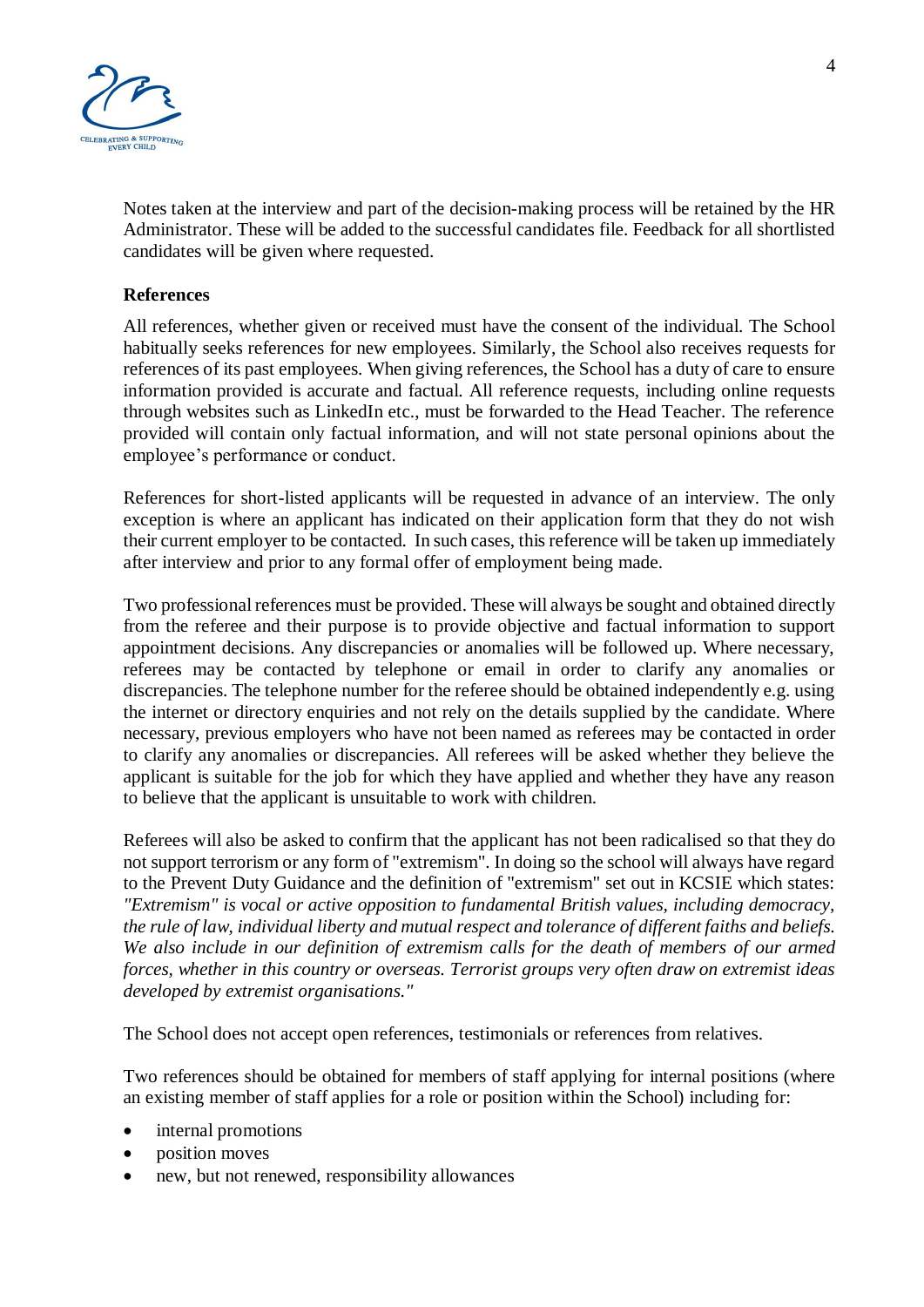

Typically, one reference will be sought from the current employer completed by a senior person with appropriate authority (e.g. Head Teacher) and another with the relevant employer from the last time the applicant worked with children (if not currently working with children). These references are supplied on a standard Avon House application form.

#### **Qualification Requirements**

Applicants must be able to demonstrate they have obtained any academic or vocational qualifications relevant to the post and claimed by them in their application form and which were taken into account when making the appointment. Applicants will be asked to provide original copies of these when attending interview. Applicants who are unable to bring these to interview must do so before taking up appointment and before the appointment is confirmed.

#### **Offers of Appointment**

Following the interview process, a decision will be made regarding employment. This will be dependent on the required appointment checks (see below). An offer letter will be sent to the successful candidate and unsuccessful candidates informed accordingly.

All appointments are made subject to a satisfactory probationary period. Specific details shall be provided in individual terms and conditions.

In the case of internal recruitment, the employee shall be sent a letter confirming the variation to their terms and conditions.

## **Appointment Checks**

- Verification of the applicant's identity (where that has not previously been verified).
- The receipt of two references (one of which must be from the applicant's most recent employer) which the School considers to be satisfactory.
- Suitability Declaration form.
- The receipt of an enhanced disclosure from the DBS which the School considers to be satisfactory. All School staff are required to have an enhanced DBS certificate. If the applicant has registered with the DBS Update Service, the HR Administrator can check this rather than carrying out a new DBS check. The School cannot accept a DBS certificate from another provider if it is neither part of the Update Service nor an enhanced check.
- All staff will be checked against the Children's Barred List as part of the DBS check.
- For teaching positions, confirmation from the Teaching Regulation Agency (TRA) that the applicant is not: subject to a prohibition order, failed induction/probation, the subject of a suspension or conditional order imposed by the General Teaching Council for England.
- Head Teachers, Governors, Heads of Department and staff on the Senior Leadership Team are also subject to s128 direction check through the TRA.
- Verification of the applicant's right to work in the UK in accordance with the Immigration, Asylum and Nationality Act 2006. If there is uncertainty about whether an individual needs permission to work in the UK, then we follow the advice on the GOV.UK website.
- All new employees who have lived outside the UK are subject to additional criminal records checks for overseas applicants.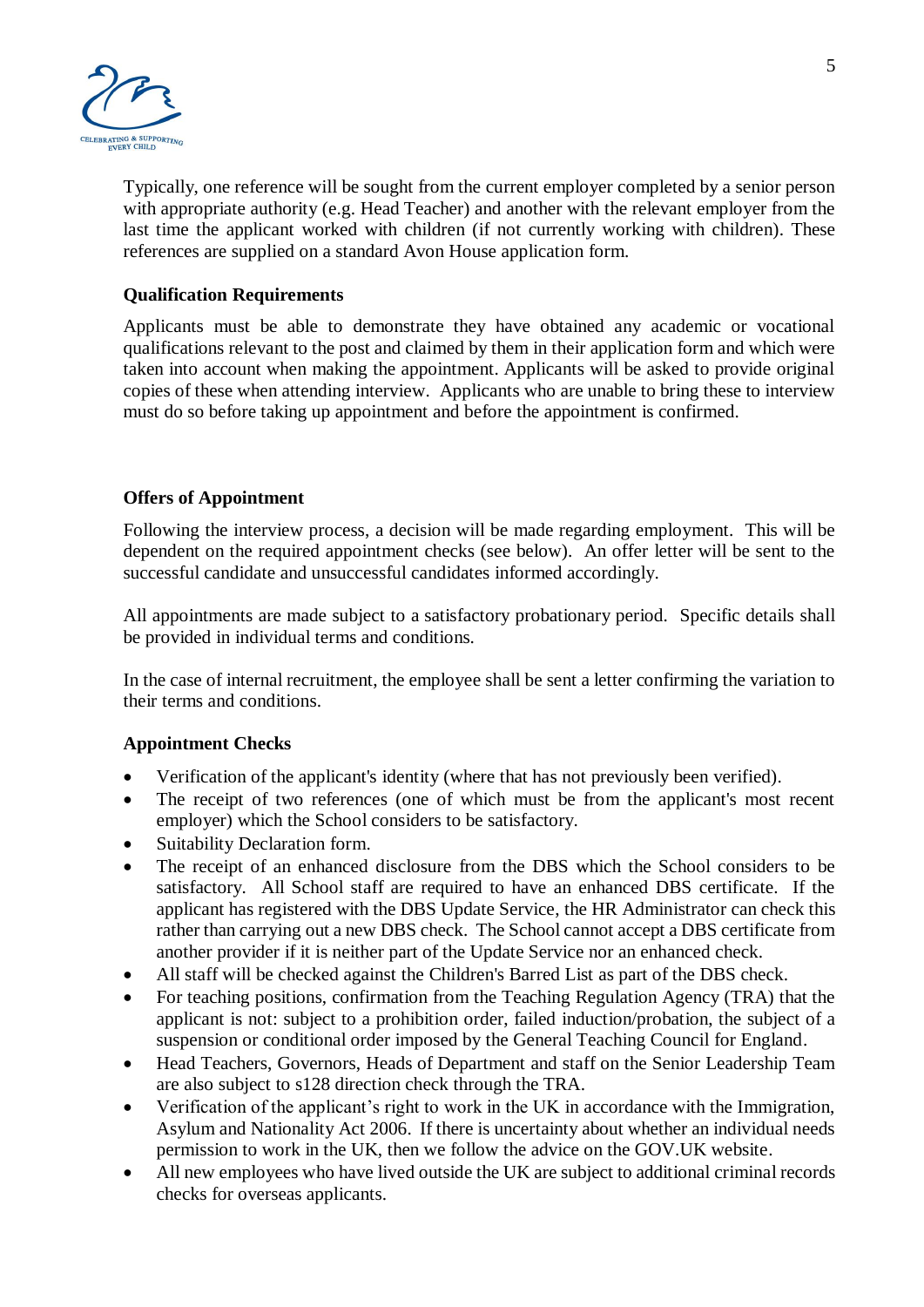

• Verify professional qualifications, as appropriate.

Appointments will only be confirmed after all checks have been completed satisfactorily. A start date can then be agreed. If the DBS certificate does not arrive before the anticipated start date, the start date may need to be modified.

If a DBS check is not available the following procedures will be put in place:

- A barred list check will have taken place.
- All other checks must be complete.
- Risk assessment carried out.
- A member of the support staff will be assigned to shadow them for safeguarding purposes.
- A review will take place each week with the relevant SLT staff to check the status.

Once a job offer has been confirmed, applicants will be requested to fill out the School's medical form.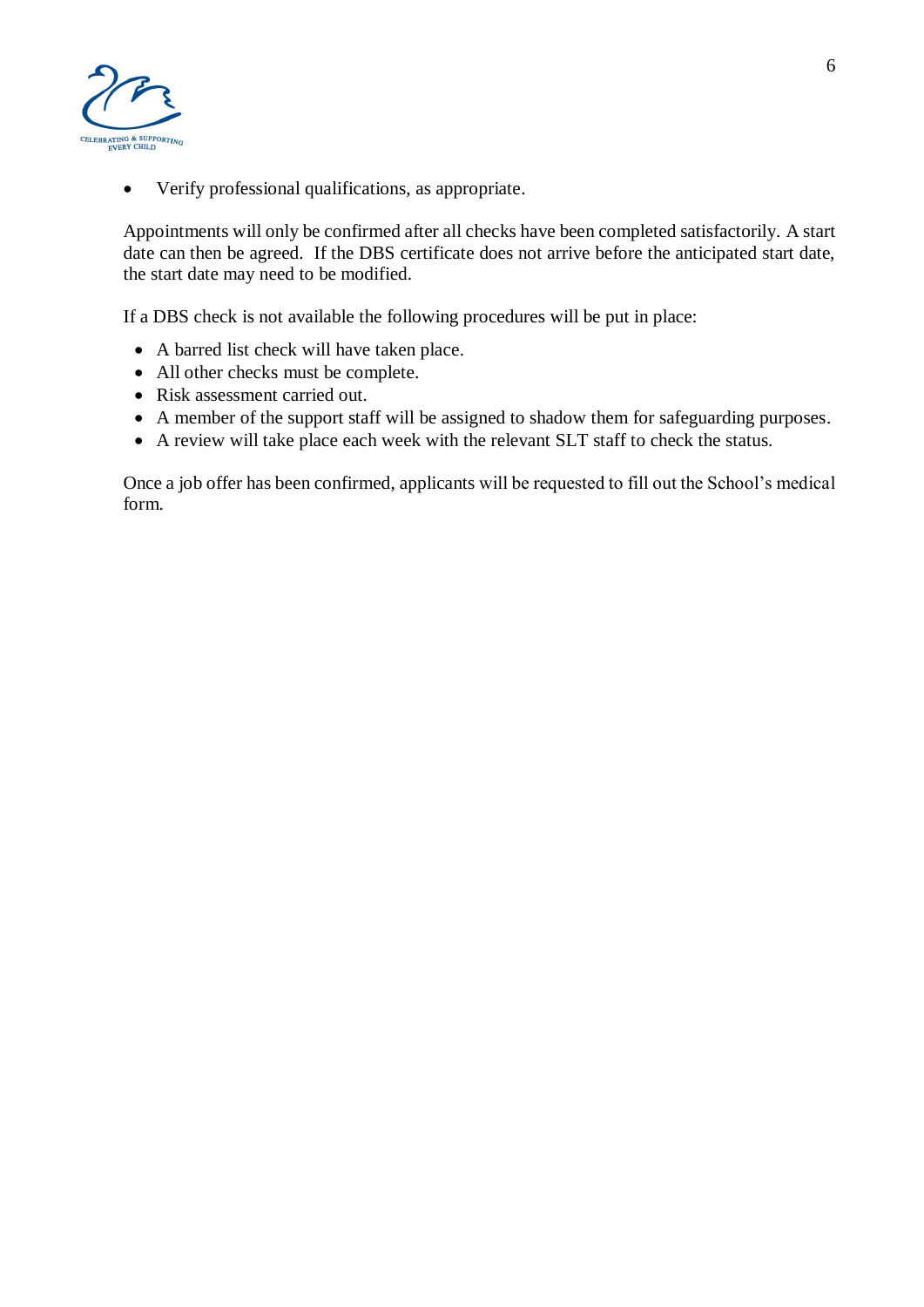

#### **Suitability checks for applicants who have lived or worked outside the UK**

If, because of a person living or having lived outside of the UK, a DBS check is not considered sufficient to establish suitability to work in a school, the School will carry out such further checks as deemed necessary, in line with relevant DfE and Home Office guidance. The checks usually involve a police check from the overseas country or country but where this is not possible additional references from the country concerned may be sought. All new appointments where persons are living or have lived outside the UK for more than three months once over the age of 18 will be subject to such additional checks.

Where the additional checks have not been received before the person is due to start work, they may be permitted to commence employment with a risk assessment in line with those for members of staff commencing work before their DBS certificate has been received.

The HR Administrator will be responsible for coordinating these checks and for coordinating the checking for evidence of permission to work.

Where a person is an overseas-qualified teacher, the School will follow the Teaching Regulation Authority (TRA) guidance  $1<sup>st</sup>$  January, 2021 on requirements for overseas qualified teachers and will ensure staff have the relevant qualifications.

All applicants (for any role) who have lived and worked in any country overseas in the previous ten years while aged 18 or over must undergo:

- all the checks as for other staff (including an enhanced DBS check, even if the applicant has never been to the UK), plus
- any additional checks the School considers appropriate: these additional checks could include, where available, a criminal records check for overseas applicants, in line with relevant DfE and Home Office guidance.
- for applicants for teaching roles, these additional checks could also include a letter of professional standing from the professional regulating authority (in the country/countries the applicant has worked) confirming they have not imposed sanctions or restrictions or are aware the applicant is unsuitable to teach where available. This will be assessed on a case by case basis by the Head and HR Administrator.

Where this information is not available, the Schools will seek alternative methods of checking suitability and / or undertake a risk assessment that supports informed decision making on whether to proceed with the appointment. (see appendix A)

The HR Administrator will be responsible for coordinating these suitability checks, and for coordinating the checking for evidence of permission to work. Where a person is an overseasqualified teacher, the School will follow the TRA guidance on requirements for overseasqualified teachers and will ensure staff have the relevant qualifications.

## **Disqualification from Childcare**

Keeping Children Safe in Education (KCSiE) requires schools to ensure that all staff working or directly concerned in the management of Early Years setting (children aged 0-5 years), including reception and out-of-hours school care for children up to eight years of age are not "disqualified".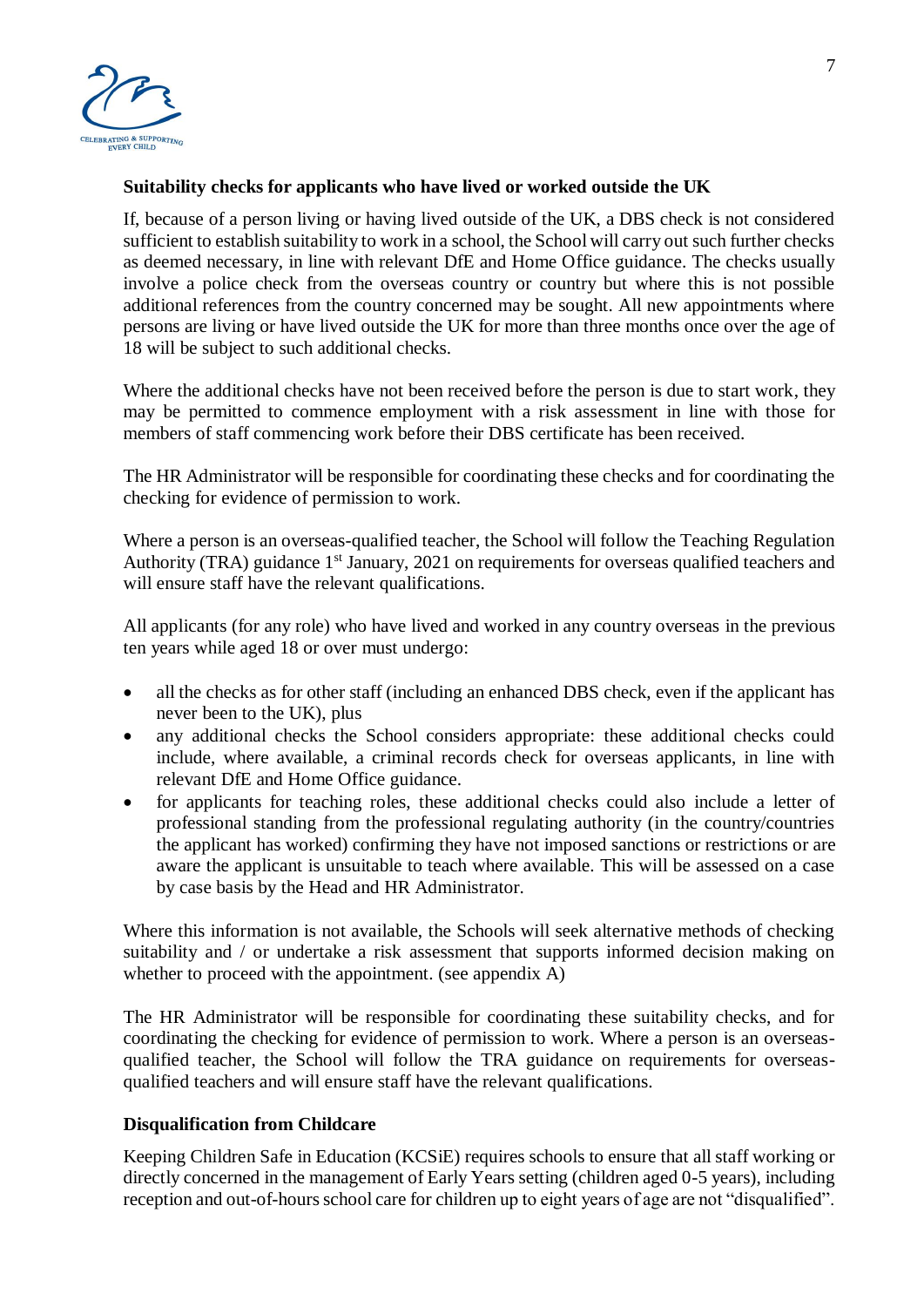

The grounds for disqualification are, not only that a person is barred from working with children (included on the Children's Barred List) but also include, in summary, that:

- They have been cautioned for, convicted or charged with certain violent and sexual criminal offences against children and adults, at home and abroad;
- Other orders have been made against them relating to their care of children;

Staff complete a Childcare Disqualification Declaration on appointment and annually thereafter.

If a staff member has grounds for disqualification and is disqualified, the School may, in some circumstances, apply to Ofsted for a decision to waive the disqualification.

## **Prevent**

The aim of the Prevent Statement is to create and maintain a safe, healthy and supportive learning and working environment for our pupils, staff and visitors alike. We recognise that extremism and exposure to extremist materials and influences can lead to poor outcomes for pupils. We further recognise that if we fail to challenge extremist views, we are failing to protect our pupils from potential harm. As such the Prevent agenda will be addressed as a safeguarding concern. The Prevent Statement applies to everyone working at or attending the school.

It confers responsibilities on the Governors, school staff, pupils, agency staff and volunteers, contractors, visitors, consultants and those working under self-employed arrangements. The school has adopted the Prevent Duty 2015 in accordance with legislative requirements.

Indicators of vulnerability of children and young people to radicalisation may include:

- discomfort about their place in society;
- low self-esteem:
- involvement with a new and different group of friends sometimes older;
- accessing or possessing extremist literature;
- accessing violent extremist websites, especially those with a social networking element;
- rejection of civic life.

We will endeavour to incorporate the relevant duties so as not to:

- Stifle legitimate discussions, debate or student engagement activities in the local community;
- Stereotype, label or single out individuals based on their origins, ethnicity, faith and beliefs or any other characteristics protected under the Equality Act 2010.

## **Induction**

All new employees will be given induction training before commencement of employment. This will lay out school policy and procedures including Safeguarding, Health & Safety, Fire, Behaviour Management and Anti-bullying, Staff Code of Conduct and Acceptable Use Policy, however this list is not exhaustive and new staff will be expected to read school policies that assist in the high performance of their role. safeguarding training including Prevent must also be completed.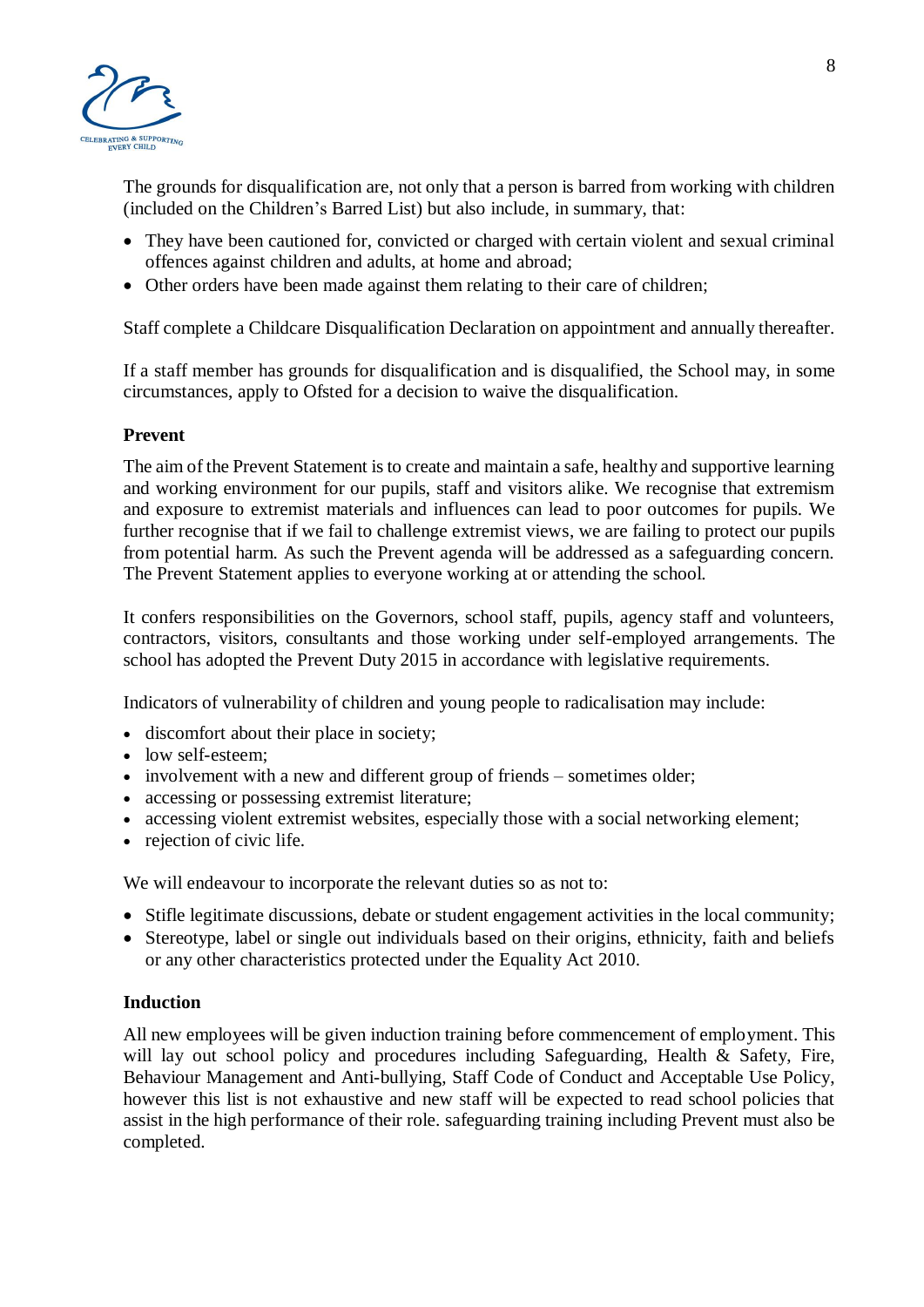

## **Recruitment of Ex-Offenders**

Avon House actively promotes equality of opportunity for all with the right mix of talent, skills and potential, and welcomes applications from a wide range of candidates, including those with criminal records. A criminal record will not necessarily be a bar to obtaining a position at the School; this will depend on the nature of the position and the circumstances and background of the offences. We select candidates for interview based on their skills, qualifications and experience.

At interview, or in a separate discussion, we undertake to conduct an open and measured conversation on the subject of any offences or other matter that might be relevant to the position. Failure to reveal information that is directly relevant to the position sought could lead to withdrawal of an offer for employment. We undertake to discuss any matter revealed in a Disclosure with the person seeking employment before withdrawing a conditional offer of employment.

The Rehabilitation of Offenders Act 1974 does not apply to positions which involve working with, or having access to children. Therefore, any convictions and cautions that would normally be considered 'spent' must be declared when applying for any position at school.

#### **Contractors**

Contractors engaged by the School must complete the same checks for their employees that the School is required to complete for its staff. The School requires confirmation that these checks have been completed before employees of the contractor can commence work at the School. The School will independently verify the identity of staff supplied by contractors. The Head Teacher or SLT member will discuss with contractors appropriate behaviours when they are on site and will discuss the Safeguarding Policy before work commences.

#### **Peripatetic Teachers**

Peripatetic teachers must submit the same information and may not commence working until an enhanced DBS disclosure has been received and details have been entered onto the register.

#### **Supply Teachers**

Supply teachers must submit the same information and may not commence working until the School has checked with the relevant supply agency that the required checks have been carried out (identity, enhanced DBS (renewed every three years), right to work in the UK, barred list/List 99, prohibition check, qualifications, overseas checks plus in line with KSIE two references, declaration of medical fitness, check of previous employment history). Confirmation from the supply agency must be received in writing or by email before the teacher can start work. In some circumstances, the school will have to consider an allegation against an individual even if not directly employed by us where our disciplinary procedures may not apply, this would be where they were supplied to school from an employment agency. This complies with the Education Regulations 2014. The SCR will show that these checks have been made and the school will also carry out its own identity check. These checks will take place before employment commences and an ID and DBS check will be carried out on the first day of employment.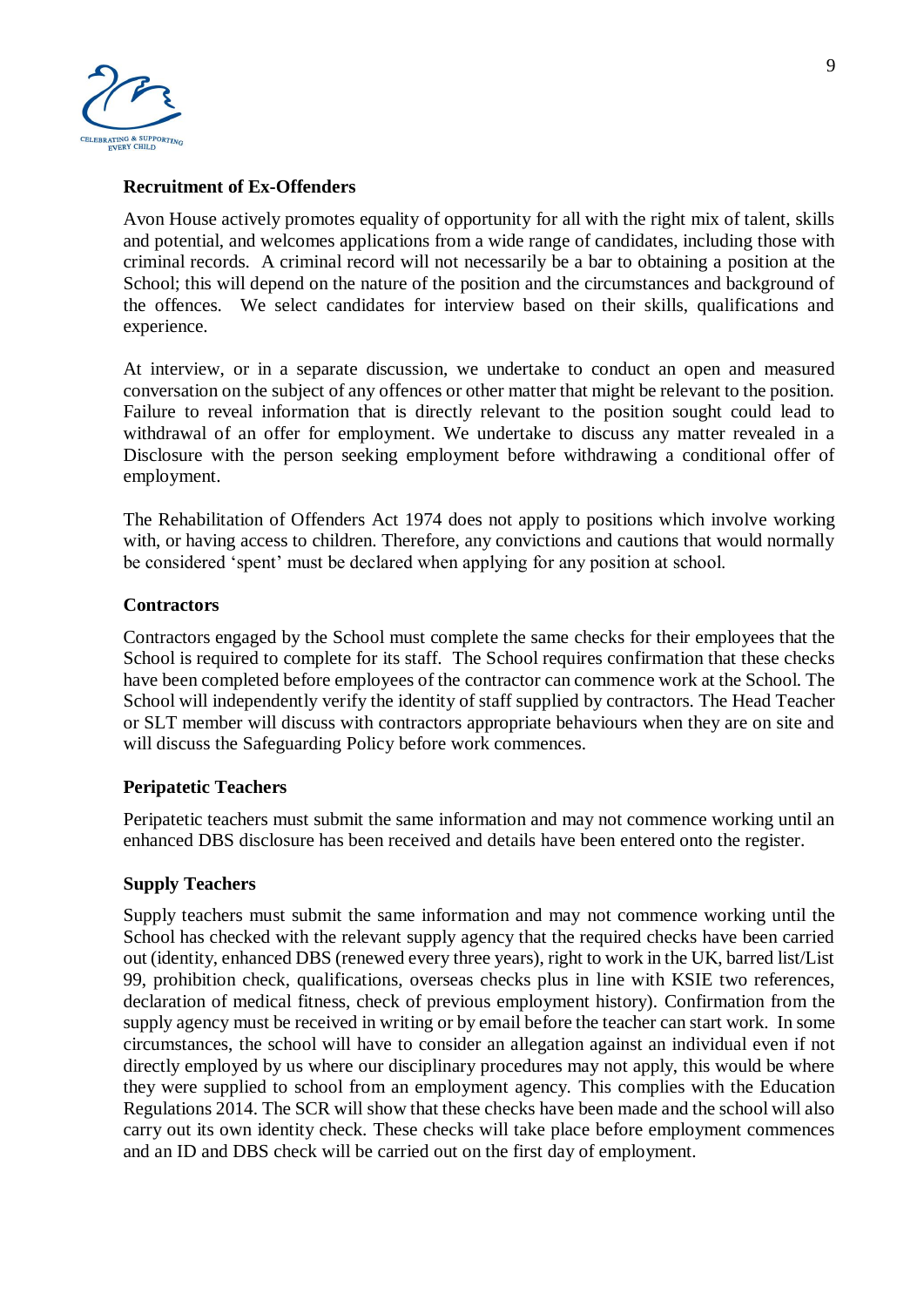

## **Visiting Speakers**

The school often has visiting speakers or guests in school who enhance the teaching programme. The school office keep a list of those who have visited school for these purposes. Prior to the visit to the school, we check that the person is suitable to work with the children. Upon arrival, an ID check will be done and if the visitor has a DBS for the company they are representing this will also be checked. Visitors will be signed in under normal procedures and will be advised of safeguarding protocols and fire evacuation procedures. All visitors who are not part of the school staff will be escorted by a teaching support member of staff during their visit.

## **Staff transferred under TUPE**

The school will check that where staff are transferred under TUPE, information will be passed to the new employer and a note made on the register that details have been accepted under TUPE.

#### **Volunteer Helpers**

All volunteers must submit the same information and may not commence working until an enhanced DBS disclosure has been received. This check will be carried out for those who will be working in regulated activity or providing intimate care. The school will determine the level of checks required according to their role.

Students from higher education establishments will be requested to provide the school with the DBS disclosure from the college or university. If the student is unhappy to supply this information, the school will not continue with the placement and the university/college will be notified.

#### **School Trustees and Governors**

All school Trustees and Governors will complete:

- Enhanced DBS
- Right to work in the UK check
- Photographic ID check
- Prohibition from management check
- Overseas check (if applicable)
- Barred list if they are going to work in a regulated activity
- Prohibition from teaching if they are going to carry out a teaching role

These details will be entered on the single central record.

Mr David Malyon (Trustee and Governor) is the registered person with the DfE and is responsible for the management of the school.

All appointments must be confirmed under the signature of the Head Teacher or in her absence a member of the Senior Management Team before they can be taken up.

Responsibility for the maintenance of the central record and for the collection and collation of evidence is devolved to the HR Administrator under supervision of the Head Teacher and the nominated School Governor who takes overall responsibility.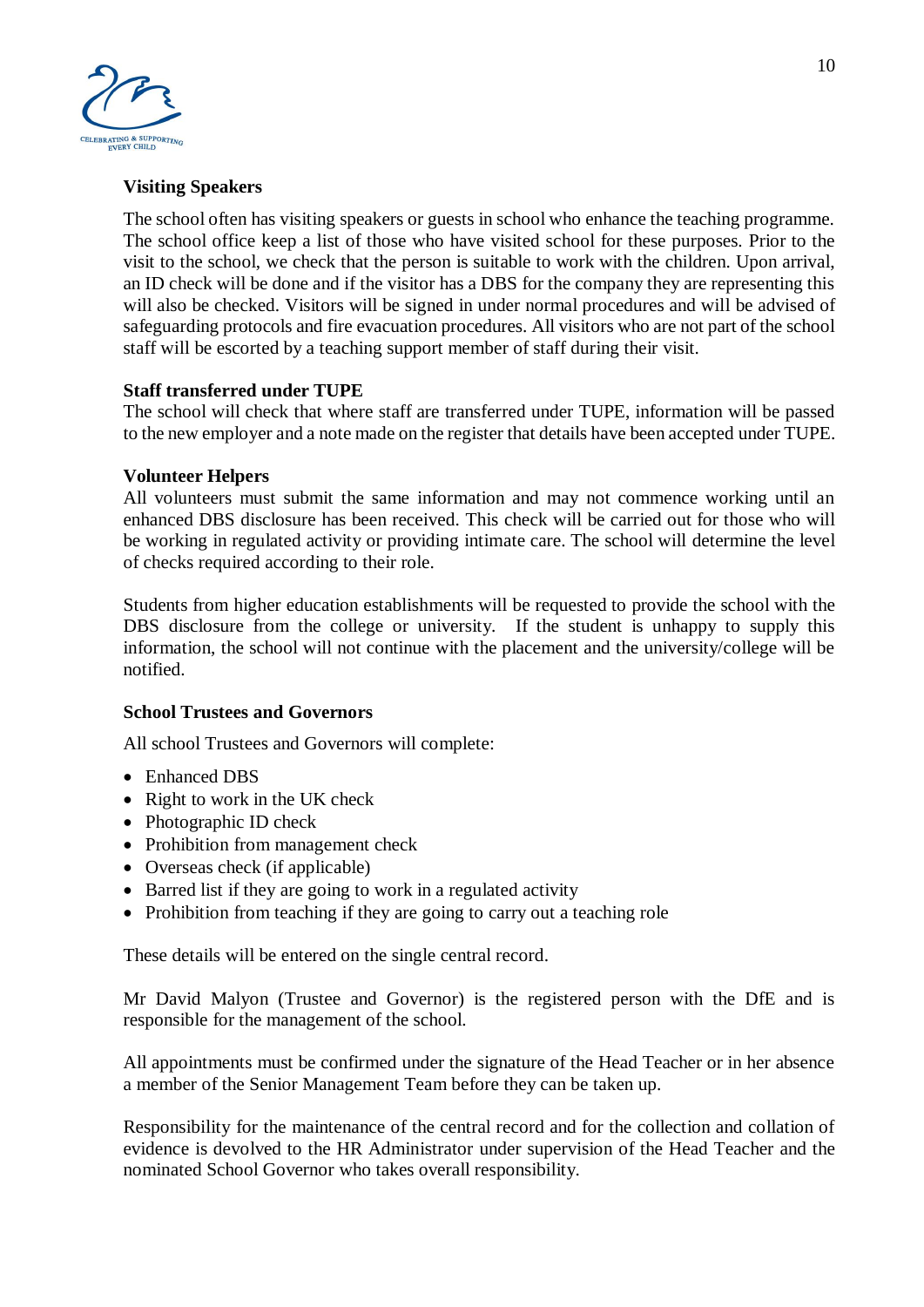



Should you have any questions regarding this policy, please contact the Head Teacher or the Chair of Governors.

Reviewed January 2020 AC Reviewed August 2020 SFBC Reviewed April 2021 AC Reviewed November 2021 AC Reviewed April 2022 AC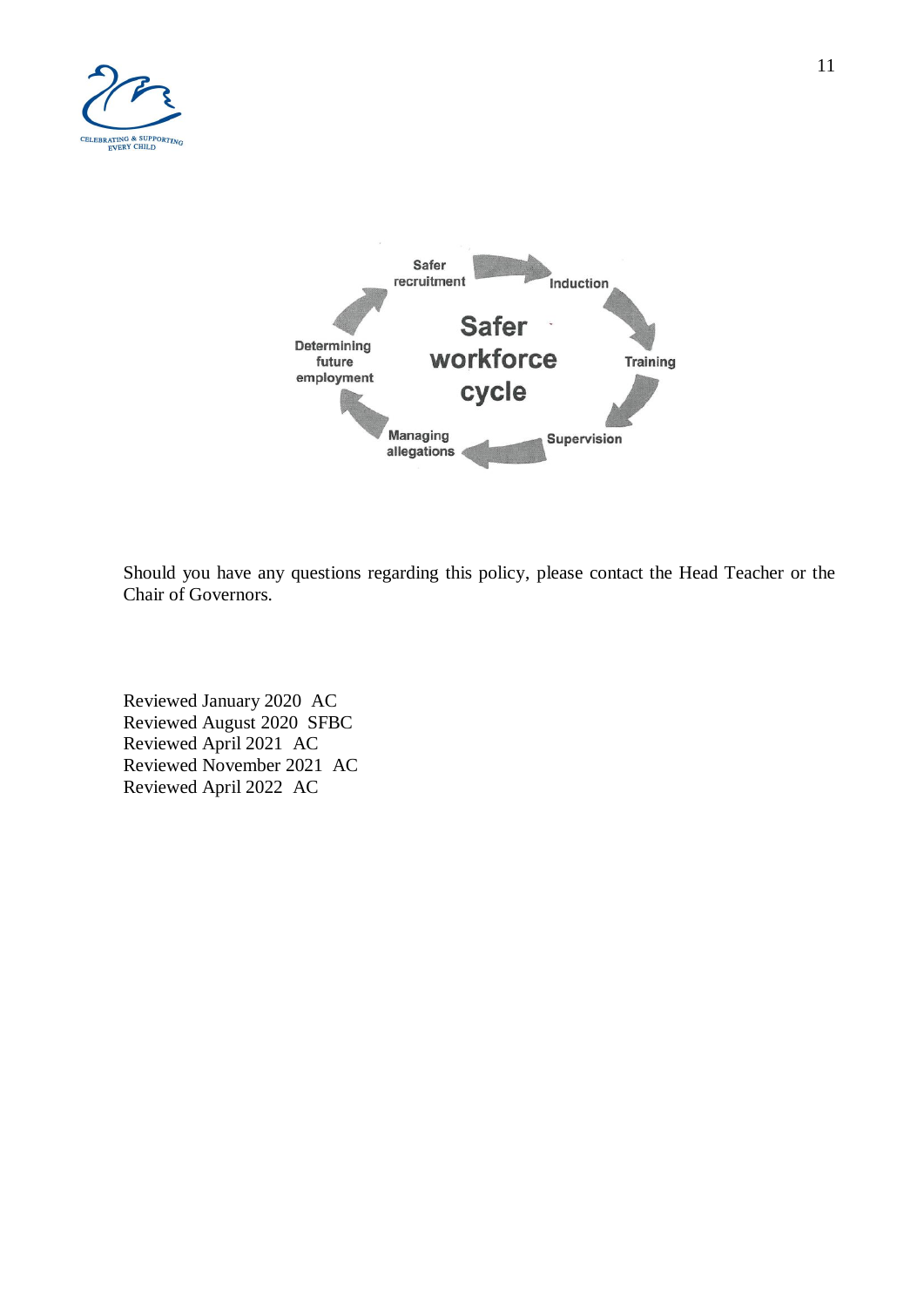

## **Risk Assessments**

There would need to be exceptional and justifiable circumstances for employment to commence prior to DBS clearance. Such a decision can only be taken by the Head Teacher or a member of the Senior Leadership Team, following a risk assessment. In any circumstances, potential employee cannot commence work prior to the Barred List check being completed. Nor may they commence work prior to the submission of their completed disclosure application to the DBS.

There must be a record of the Risk Assessment and decision, including "sign off" by the Head Teacher, to ensure the auditability and accountability of the judgement. The judgement is an assessment of the risk versus the consequences of the decision. The Risk Assessment pro-forma (see attached) is to be used to act as an auditable record of the decision made following risk assessment and must contain the signature of one of the accountable persons. This responsibility cannot be delegated.

If a decision is taken to allow an employee to commence work prior to receiving the DBS certificate, the employee must have completed and submitted their completed disclosure application to the DBS, and their contract of employment should remain subject to this condition being met. The application's progress within the DBS system should be checked and monitored on a regular basis.

Robust and reliable supervision arrangements must be put into place during the "waiting period". The employee must be clearly notified of the supervision arrangements that are in place. The situation must be checked and monitored at least every two weeks. The Head Teacher, Deputy Head or Bursar remains accountable during this time, until the clearance is received, checked and suitability confirmed.

If at any stage, the new member of staff's behaviour is of concern, or the protection measures are not able to be implemented or sustained, then the permission to work must be withdrawn until such time as all checks have been satisfactorily completed.

Appendix A